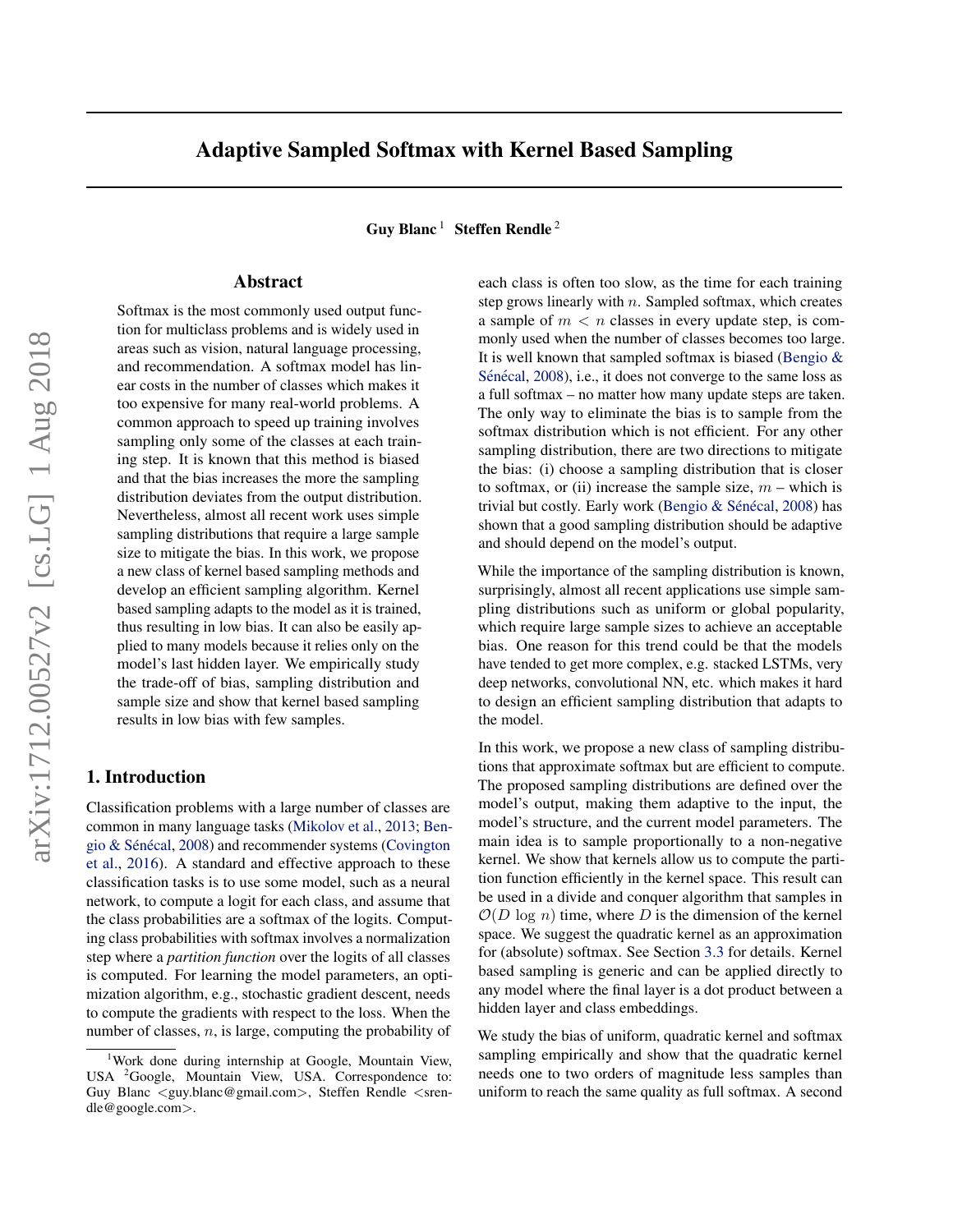<span id="page-1-0"></span>observation is that once the bias is eliminated, more samples usually do not increase the convergence speed.

## 2. Modelling Large Multiclass Problems

In this section, we first formalize the multiclass softmax and then recap its sampling version.

Let  $y \in [0,1]^n$  with  $\sum_{i=1}^n y_i = 1$  be a distribution over n classes for an input  $x \in \mathcal{X}$ . The goal of supervised learning is to find a function that explains a set of observed pairs  $(x, y)$  of input x and label y. Let  $o: \mathcal{X} \times \Theta \to \mathbb{R}^n$  be such a function that maps an input  $x$  to a raw score for each class. The model function  $o$  is parameterized by model parameters  $\theta \in \Theta$ . To shorten notation, we drop the arguments x and  $\theta$ from o and all derived functions, whenever the dependency is clear.

## 2.1. Full Softmax

A *softmax* model links the model outputs o to a class probability distribution  $p \in [0,1]^n$  with  $\sum_{i=1}^n p_i = 1$  by applying an exponential function

$$
p_i := \frac{\exp(o_i)}{\sum_{j=1}^n \exp(o_j)}
$$
 (1)

The denominator of  $p_i$  is also known as the *partition function* and takes at least  $\mathcal{O}(n)$  time to compute. For softmax, the output o is often referred to as the *logits*. The loss L of a parameter setting  $\theta$  is measured by the cross entropy between  $y$  and  $p$ 

$$
L(\mathbf{y}, \mathbf{p}) := -\sum_{i=1}^{n} y_i \log p_i = \log \sum_{i=1}^{n} \exp(o_i) - \sum_{i=1}^{n} y_i o_i
$$

This *full* softmax loss depends on *all* classes. Thus, learning a full softmax is expensive when the number of classes,  $n$ , is large.

## 2.2. Sampled Softmax

Sampled softmax aims to approximate a full softmax during model training (Bengio & Sénécal, [2008;](#page-8-0) [2003\)](#page-8-0). Rather than computing the loss over all classes, only the positive class and a sample of m negative classes are considered. Each negative class is sampled with probability  $q_i$  with replacement. For the rest of the paper, we assume w.l.o.g. that there is one positive class per training example, i.e.,  $y \in \{0,1\}^n$ . The vector  $s \in \{1,\ldots,n\}^{m+1}$  represents a sample of classes and stores the index of the positive and the index of the  $m$  sampled negative classes. For instance,  $s = (2, 6, 7, 6, 3)$ , represents a sample of size  $m = 4$  with the positive class at index 2 and four negative classes, where the class at index 6 was sampled twice, and the classes at index 7 and 3 once each.

Just as  $o, y$ , and  $p$  with cardinality  $n$  refer to important characteristics of all the classes,  $o', y'$ , and  $p'$  with cardinality  $m+1$  reflect similar values for a sample s. First, each index  $i \in \{1, \ldots, m+1\}$  of the sample s is assigned an adjusted logit  $o'_i$ .

$$
o_i' := \begin{cases} o_{s_i} - \ln(m q_{s_i}) & \text{if } y_{s_i} = 0\\ o_{s_i} - \ln(1) = o_{s_i} & \text{else} \end{cases}
$$
 (2)

The adjusted logit corrects the true logit  $o_{s_i}$  by the expected number of occurences of a class  $s_i$  in the sample s. This correction ensures that in the limit of  $m \to \infty$ , sampled softmax is unbiased (Bengio & Sénécal, [2008\)](#page-8-0).

Second,  $p'$  is the softmax probability distribution computed over adjusted logits  $o'$ , and  $y'$  is a projection of the original labels  $y$  to the sample  $s$ .

$$
p_i' := \frac{\exp(o_i')}{\sum_{j=1}^{m+1} \exp(o_j')}, \quad y_i' := y_{s_i}
$$
 (3)

The loss of a sample s is the cross entropy  $L(\mathbf{y}', \mathbf{p}')$  between predicted probabilities  $p'$  and labels  $y'$ . In contrast to full softmax, the loss of sampled softmax depends only on (at most)  $m + 1$  different classes.

## 2.3. Importance of the Sampling Distribution

Sampled softmax can be viewed as an algorithm that generates an estimator for the full softmax gradient with respect to the logits. The full softmax gradient with respect to a  $logit o_i$  is

$$
\frac{\partial L(\boldsymbol{p}, \boldsymbol{y})}{\partial o_i} = p_i - y_i \tag{4}
$$

whereas the sampled softmax gradient with respect to an original logit  $o_i$  reads

$$
\frac{\partial L(\boldsymbol{p}', \boldsymbol{y}')}{\partial o_i} = \sum_{j=1}^{m+1} I(s_j = i)(p'_j - y'_j)
$$
(5)  

$$
= \sum_{j=1}^{m+1} I(s_j = i)p'_j - y_i
$$

Ideally, we would like to pick a sampling distribution such that sampled softmax converges to the same value as full softmax. At the very least, we would like to guarantee convergence with infinitely small step size and infinitely many steps. That is guaranteed if the sampled softmax estimator is unbiased:

$$
E\left[\frac{\partial L(\boldsymbol{p}',\boldsymbol{y}')}{\partial o_i}\right] \stackrel{?}{=} \frac{\partial L(\boldsymbol{p},\boldsymbol{y})}{\partial o_i} \tag{6}
$$

$$
\Leftrightarrow E\left[\sum_{j=1}^{m+1} I(s_j = i)p'_j\right] \stackrel{?}{=} p_i \tag{7}
$$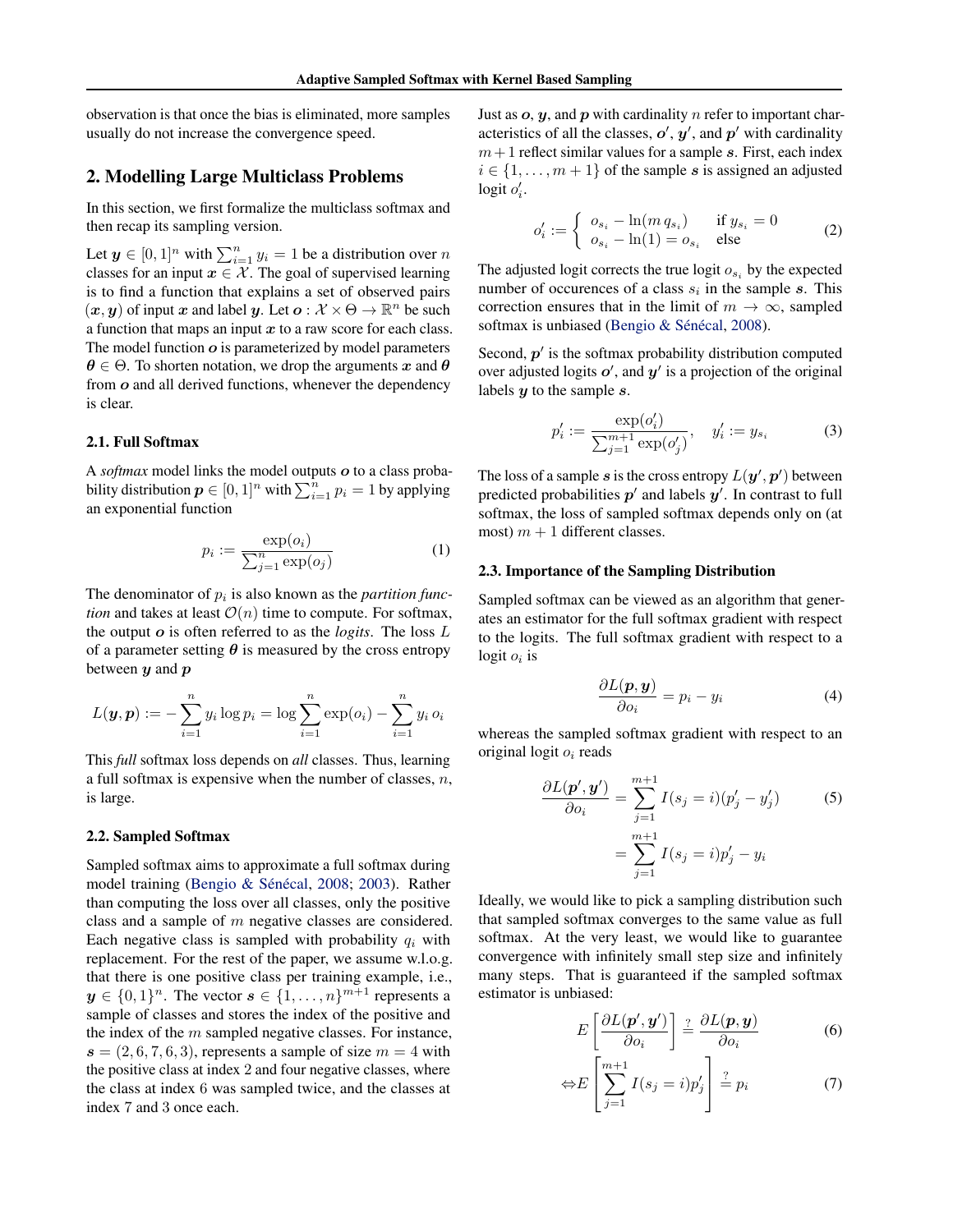Bengio  $&$  Sénécal [\(2008\)](#page-8-0) have shown that sampling proportional to the softmax probability,  $q_i = p_i \propto \exp(o_i)$ , is an unbiased estimator. In fact,  $q_i = p_i \propto \exp(o_i)$  is the *only* unbiased estimator.

Theorem 2.1. *The gradient of sample softmax is an unbiased estimator of the full softmax gradient iff*  $q_i = p_i \propto$  $\exp(o_i)$ .

We include a detailed proof in the appendix.

#### 2.4. Properties of a Good Sampling Distribution

The last sections argued that sampled softmax is biased and the only way to mitigate the bias are (1) choose a sampling distribution  $q_i$  closer to softmax  $p_i$  or (2) increase the sample size, m. The closer the sampling distribution  $q_i$  reflects  $p_i$ , the smaller the sampling size that is needed for low bias. Finally, we highlight three properties of the softmax distribution,  $p_i \propto o_i(\mathbf{x}, \theta)$ , that a good sampling distribution, q, should meet as well.

- 1. *Example dependent*: Every input, x, has an individual sampling distribution, because the output,  $o(x)$ , depends on the input,  $x$ .
- 2. *Model structure dependent*: The sampling depends on the functional structure of o. For instance, if o is an LSTM, the sampling distribution should not be represented by simple bigrams.
- 3. *Model parameter dependent*: The sampling distribution changes while the model is learned, because  $o$ depends on the model parameters.

Common sampling schemes such as uniform or popularity based sampling are neither example nor model dependent. In the following section, we introduce a sampling algorithm that meets these criteria and is efficient.

# 3. Kernel Based Sampling

Sampling directly from  $q_i \propto \exp(o_i)$  requires computing the partition function and is as expensive as computing the full softmax. The motivation for sampling is to avoid that inefficiency, so sampling from  $q_i \propto \exp(o_i)$  is not a good option. In this section, we propose efficient sampling distributions that depend on the example  $x$ , the model structure  $\boldsymbol{\sigma}$  and the model parameter  $\theta$  as highlighted in Section 2.4.

So far, we have ignored how the logits  $o$  are computed. In the following, we assume that  $o_i$  is a dot product between a context or query embedding,  $h \in \mathbb{R}^d$ , and a class embedding,  $w_i \in \mathbb{R}^d$ . This type of model is extremely common with many examples such as deep neural networks and factorization models. For example,  $h$  could be the last hidden

layer of a deep neural network and  $\boldsymbol{W} \in \mathbb{R}^{n \times d}$  the last matrix of weights, such that  $\boldsymbol{o} = \boldsymbol{W}^T \boldsymbol{h}$ . The cost of computing the full softmax on a dot product model is  $\mathcal{O}(nd)$ .

# 3.1. Kernel Based Distributions

We consider sampling distributions that are proportional to some function  $K : \mathbb{R}^d \times \mathbb{R}^d \to \mathbb{R}^+$ . We assume that K is a kernel function for a  $D$  dimensional space, i.e., there exists a mapping  $\phi : \mathbb{R}^d \to \mathbb{R}^D$  such that  $K(\boldsymbol{a}, \boldsymbol{b}) = \langle \phi(\boldsymbol{a}), \phi(\boldsymbol{b}) \rangle$ . Thus, the sampling distribution can be written as:

$$
q_i = \frac{K(\mathbf{h}, \mathbf{w}_i)}{\sum_{j=1}^n K(\mathbf{h}, \mathbf{w}_j)} = \frac{K(\mathbf{h}, \mathbf{w}_i)}{\left\langle \phi(\mathbf{h}), \sum_{\substack{j=1 \ \text{is a}}}}^n \phi(\mathbf{w}_j) \right\rangle}
$$
(8)

The last step shows the key property that we gain from a kernel: the summation over all classes can be isolated from the query  $h - i.e.,$  the partition function becomes a simple dot product between a query vector and a summary vector z. This summary vector is independent of the query and can be precomputed.

#### 3.2. Sampling with Divide and Conquer

The kernel gives the ability to compute the probability of *one* class efficiently. Next, we discuss how this property can be used for efficient sampling from *all* classes. Instead of sampling a class directly from all the possible classes, we sample a subset of classes recursively until the subset has only one class (see Figure  $1(a)$ ). To formalize this algorithm, we introduce  $C \subseteq \{1, \ldots, n\}$  as a set of classes and define  $z(C) := \sum_{j \in C} \phi(w_j)$ . Let  $C' \cup C'' = C$  be a partition of C into two disjoint sets C' and  $C'' = C \setminus C'$ . We define the probability,  $q_{C'|C}$ , of sampling the set C' from C, as the sum of the probabilities of its elements:

$$
q_{C'|C} := \sum_{j \in C'} \frac{K(\mathbf{h}, \mathbf{w}_j)}{\sum_{l \in C} K(\mathbf{h}, \mathbf{w}_l)} \qquad (9)
$$

$$
= \frac{\langle \phi(\mathbf{h}), \sum_{j \in C'} \phi(\mathbf{w}_j) \rangle}{\langle \phi(\mathbf{h}), \sum_{l \in C} \phi(\mathbf{w}_l) \rangle} = \frac{\langle \phi(\mathbf{h}), z(C') \rangle}{\langle \phi(\mathbf{h}), z(C) \rangle}
$$

If we know  $z$  for  $C$  and  $C'$ , we can sample from this distribution in  $\mathcal{O}(D)$  time. This scheme can be applied recursively to the sampled subset until the subset contains exactly one class. With  $n$  classes and two sets of equal size at each step, this takes  $log_2 n$  steps and in total the time for sampling a class proportional to q is  $\mathcal{O}(D \log_2 n)$ .

## 3.2.1. ANALYSIS

Correctness The correctness of the divide and conquer algorithm, i.e., that it samples proportional to the kernel distribution (eq. 8), is easy to show. Assume the algorithm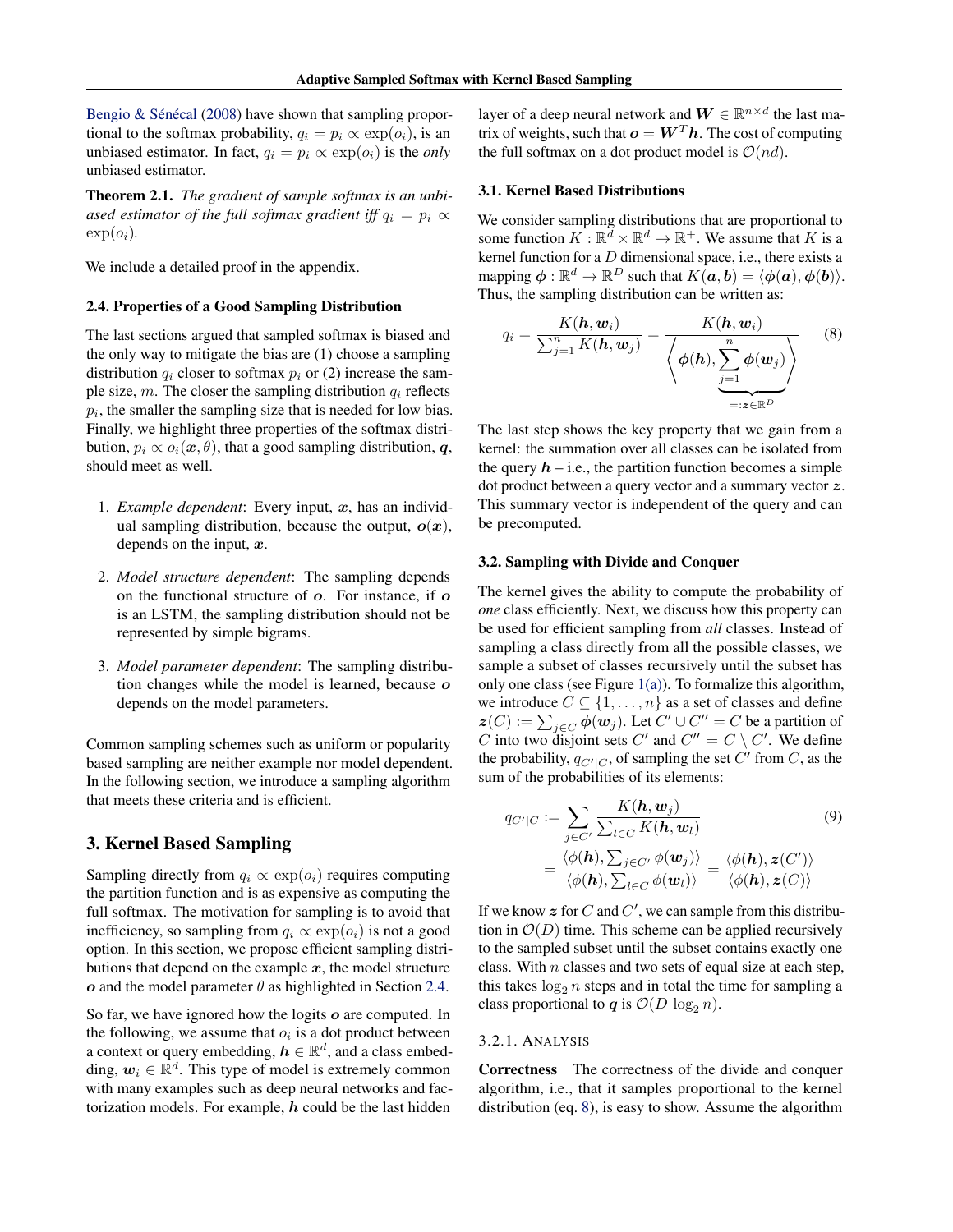<span id="page-3-0"></span>

Figure 1. Divide and conquer algorithm for sampling from a kernel distribution  $q$ . Figure 1(a) shows how to sample subsets starting from all classes  $\{1,\ldots,n\}$  until a single item i is reached. After the class embedding,  $w_i$ , of class i changes from  $w_i^{\text{old}}$  to  $w_i^{\text{new}}$ , all statistics, z, on the sampling path of i are updated by  $\Delta\phi(w_i) := \phi(w_i^{\text{new}}) - \phi(w_i^{\text{old}})$  (Figure 1(b)). To minimize storage costs for statistics z, it is beneficial to use a higher branching factor of  $\mathcal{O}(\frac{D}{d})$  for the leaves (Figure 1(c)).

samples class i and the intermediate sets were  $C_1, C_2, \ldots$ ,  $C_{\log n-1}$ . The probability for sampling class i with the divide and conquer algorithm is equal to  $q_i$ :

$$
q_{C_1|\{1,\ldots,n\}} q_{C_2|C_1} \cdots q_{\{i\}|C_{\log n-1}}
$$
\n
$$
= \frac{\langle \phi(\mathbf{h}), \mathbf{z}(C_1) \rangle}{\langle \phi(\mathbf{h}), \mathbf{z}(\{1,\ldots,n\}) \rangle} \frac{\langle \phi(\mathbf{h}), \mathbf{z}(C_2) \rangle}{\langle \phi(\mathbf{h}), \mathbf{z}(C_1) \rangle} \cdots \frac{\langle \phi(\mathbf{h}), \phi(\mathbf{w}_i) \rangle}{\langle \phi(\mathbf{h}), \mathbf{z}_{\log n-1} \rangle}
$$
\n
$$
= \frac{K(\mathbf{h}, \mathbf{w}_i)}{\langle \phi(\mathbf{h}), \mathbf{z} \rangle} = q_i \quad \Box
$$

Runtime The divide and conquer algorithm assumes that  $z(C)$  is known for every set that is involved in sampling. As sampling is independent of the particular choice of the splits, we can choose any arbitrary (binary and balanced) split and keep it fixed. In total, there are  $n$  many sets that are arranged in a tree like structure and each class appears in exactly  $log_2 n$  many sets. This allows to precompute  $z(C)$ for any of the *n* sets. If we update an embedding,  $w_i$  during training, we can also update all sets in which  $i$  appears in, in time  $O(D \log n)$  by updating  $z(C)$  for every node along the path from the root to that embedding. Figure 1(b) illustrates the update process.

#### 3.2.2. PRACTICAL CONSIDERATIONS

**Less Memory** The structure described so far has  $\mathcal{O}(n)$ nodes in total, each of which must store  $\mathcal{O}(D)$  information for z. This means  $\mathcal{O}(n)$  space is required to store it. Here we will describe how to reduce that to  $\mathcal{O}(nd)$  space while maintaining fast sampling and updating.

Instead of splitting sets until they reach the trivial size 1, we suggest to stop splitting as soon as the size of a set is  $\mathcal{O}(\frac{D}{d})$ . This leads to the tree having a total of  $\mathcal{O}(\frac{nd}{D})$  sets, and requires  $O(nd)$  memory. Figure 1(c) sketches the sampling process with a larger branching factor for the leaves. Increasing the branching factor seems very costly for the final step because the algorithm has to sample from a set of  $\mathcal{O}(\frac{D}{d})$  many classes. However, for most kernels,  $K(\boldsymbol{a}, \boldsymbol{b})$ can be computed efficiently in  $\mathcal{O}(d)$  time, e.g., for kernels of the form  $K(a, b) = f(\langle a, b \rangle)$ . Thus, performing the last step in the original space takes  $\mathcal{O}(d\frac{D}{d}) = \mathcal{O}(D)$  time even with a naive implementation. The proposed modification decreases the height of the tree from  $\mathcal{O}(\log_2 n)$  to  $\mathcal{O}(\log_2 \frac{nd}{D})$ , and adds a final step to sampling with time  $\mathcal{O}(D)$ . The total sampling time is thus  $\mathcal{O}(D(1 + \log_2 \frac{nd}{D}))$ which is still  $\mathcal{O}(D \log_2 n)$ .

Multiple Partial Samples Usually, we want to sample several negatives from  $q$ . Instead of applying the divide and conquer algorithm  $m$  times, a single run could return all the  $\frac{D}{d}$  leaf nodes. This would require an additional correction in sampled softmax to accept a weight on each sample. Then, instead of  $q_i$  being the probability of sampling a particular class, it is the probability of sampling a class multiplied by the weight given to that class when it is sampled. The drawback of this approach is that the samples are not independent and likely more total samples would be needed. We do not further investigate this approach, but in some applications, faster sampling might justify the cost of requiring a few more samples.

#### 3.3. Quadratic Kernel

One obvious choice for a kernel is a quadratic function  $K(h, w_i) = \alpha \langle h, w_i \rangle^2 + 1$ . This function is conveniently always positive. Its feature representation is

$$
\phi(\mathbf{a}) = \left[\sqrt{\alpha}\,\mathrm{vec}(\mathbf{a} \otimes \mathbf{a}), 1\right] \tag{10}
$$

with  $D = O(d^2)$ , allowing for  $O(d^2 \log n)$  sampling. It is also a reasonably good approximation of exp near the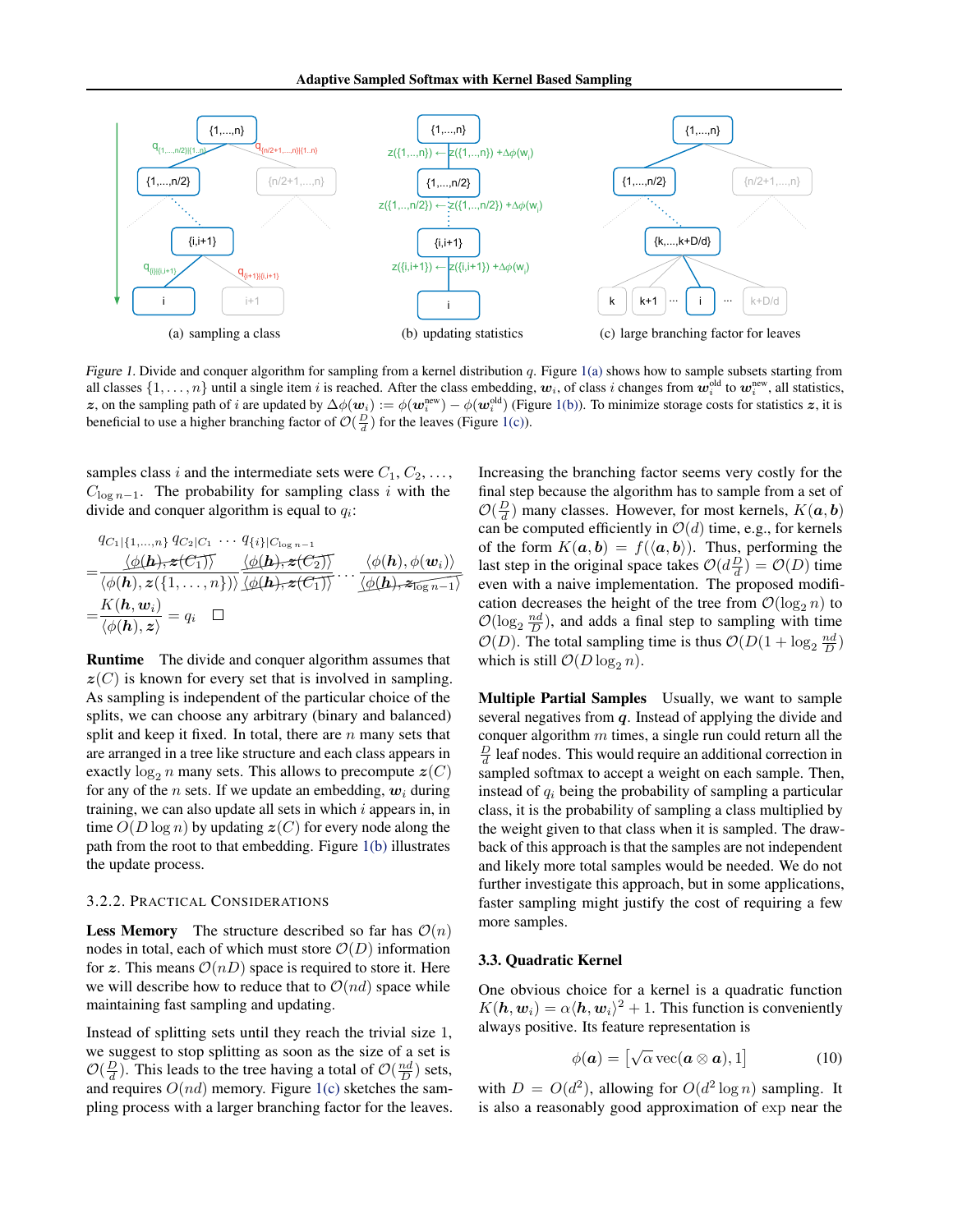origin, where many logits tend to be. However, a quadratic function is a poor approximation for negative logits and would oversample classes with negative logits. To align the sampling distribution  $q$  better with the prediction distribution  $p$ , we suggest a modification of the softmax probability, p, in eq. [\(1\)](#page-1-0) to an *absolute softmax*

$$
p_i = \frac{\exp(|o_i|)}{\sum_{j=1}^n \exp(|o_j|)}\tag{11}
$$

This modified prediction distribution does not negatively impact the expressiveness because softmax is shift invariant, i.e.,  $q_i \propto \exp(o_i) \propto \exp(o_i) \exp(c) = \exp(o_i + c)$  for any constant  $c \in \mathbb{R}$ . In particular, any *softmax* solution has a corresponding *absolute softmax* solution by shifting the logits,  $o$ , of the softmax solution by any  $c$  large enough to make all the logits nonnegative. We investigated also empirically the quality of *softmax* and *absolute softmax* as prediction distribution when learning without sampling, i.e., full softmax, and both performed very similarly<sup>1</sup> on the datasets of Section 4.1.1. Finally, analogous to Section [2.3,](#page-1-0) for absolute softmax as the prediction distribution, the only unbiased sampling distribution is absolute softmax. This follows directly from Theorem [6.1](#page-9-0) in the appendix, because the analysis was shown for  $p_i \propto (o_i)$  and *any* output  $o_i$ , so it also holds for the modified output  $|o_i|$ . Therefore, we suggest to use an absolute softmax as prediction distribution when sampling from a symmetric kernel like the quadratic kernel and a standard softmax in other cases.

Another way to look at absolute softmax is to add an additional layer to  $\boldsymbol{o}$  that performs  $|\boldsymbol{o}|$  and then passing the result to a standard softmax.

# 4. Experiments

In this section, we empirically investigate the trade-off between bias, sampling distribution, and number of samples.

## 4.1. Experimental Setup

## 4.1.1. DATASETS AND MODELS

We study sampled softmax on a natural language processing (NLP) problem and a recommender system dataset.

Penn Tree Bank For the NLP problem, we learn a language model on the Penn Tree Bank dataset [\(Marcus et al.,](#page-8-0) [1999\)](#page-8-0), a dataset with approximately 1 million training words and a vocabulary of size 10,000. We use the well-studied "medium regularized LSTM" implementation<sup>2</sup> of [Zaremba](#page-9-0) [et al.](#page-9-0) [\(2014\)](#page-9-0). We made one minor modification, and changed

the units per layer from 650 to 200. Doing so ensures that the expressiveness of the model is small enough that we do not need to worry about early-stopping, and dropout on its own is a sufficient regularizer. We report the perplexity loss as in [\(Zaremba et al.,](#page-9-0) [2014\)](#page-9-0).

YouTube In this recommendation dataset, we predict which video a user will watch next based upon various user features and the three previously watched videos. We train a deep neural network where the user features and previous videos are the input and the output is the watch probability over all videos. To study the effect on sampling, we created two versions of the dataset: YouTube10k, and YouTube100k with 10,000, and 100,000 videos (=classes) respectively. The 10k dataset has about 113 million training examples, and the 100k dataset about 187 million examples. For recommender systems, a common evaluation protocol is to rank videos by their scores and then use some ranking metric (e.g. mean average precision) to measure the quality of a model. Here, we only wish to measure how well sampled softmax approximates a full softmax. Thus, we measure the cross-entropy loss of full softmax. In our YouTube experiments, the cross-entropy loss was also highly correlated with ranking metrics such as mean average precision.

#### 4.1.2. SAMPLING DISTRIBUTIONS

We test the performance of three sampling distributions:

- 1. Uniform distribution,  $q_i \propto 1$ , where every class is sampled with the same probability. This provides a convenient baseline.
- 2. Softmax distribution,  $q_i \propto \exp(o_i)$ , which is the ideal sampling distribution as shown in Theorem [6.1,](#page-9-0) but is very expensive to sample from.
- 3. Quadratic distribution,  $q_i \propto 100(o_i)^2 + 1$ , as proposed in Section [3.3](#page-3-0)

#### 4.2. Results and Analysis

#### 4.2.1. BIAS OF SAMPLING

First, we study the bias of sampled softmax empirically. According to Section [2.3,](#page-1-0) any sampled softmax is biased unless softmax is chosen as the sampling distribution, and this bias decreases as the sample size,  $m$ , increases. We visualize the bias by learning models with different sampling strategies until convergence and reporting the final accuracy. Very biased models perform poorly even when they are run until convergence.

The results are shown in Figure [2.](#page-5-0) As expected from theo-rem [6.1,](#page-9-0) the quality of softmax sampling, i.e.,  $q \propto \exp(o)$ , is independent of the number of samples  $m$ . This verifies

<sup>&</sup>lt;sup>1</sup>Similar empirical findings were obtained by Brébisson & Vin[cent](#page-8-0) [\(2015\)](#page-8-0) on various tasks.

<sup>2</sup>[https://www.tensorflow.org/tutorials/](https://www.tensorflow.org/tutorials/recurrent) [recurrent](https://www.tensorflow.org/tutorials/recurrent)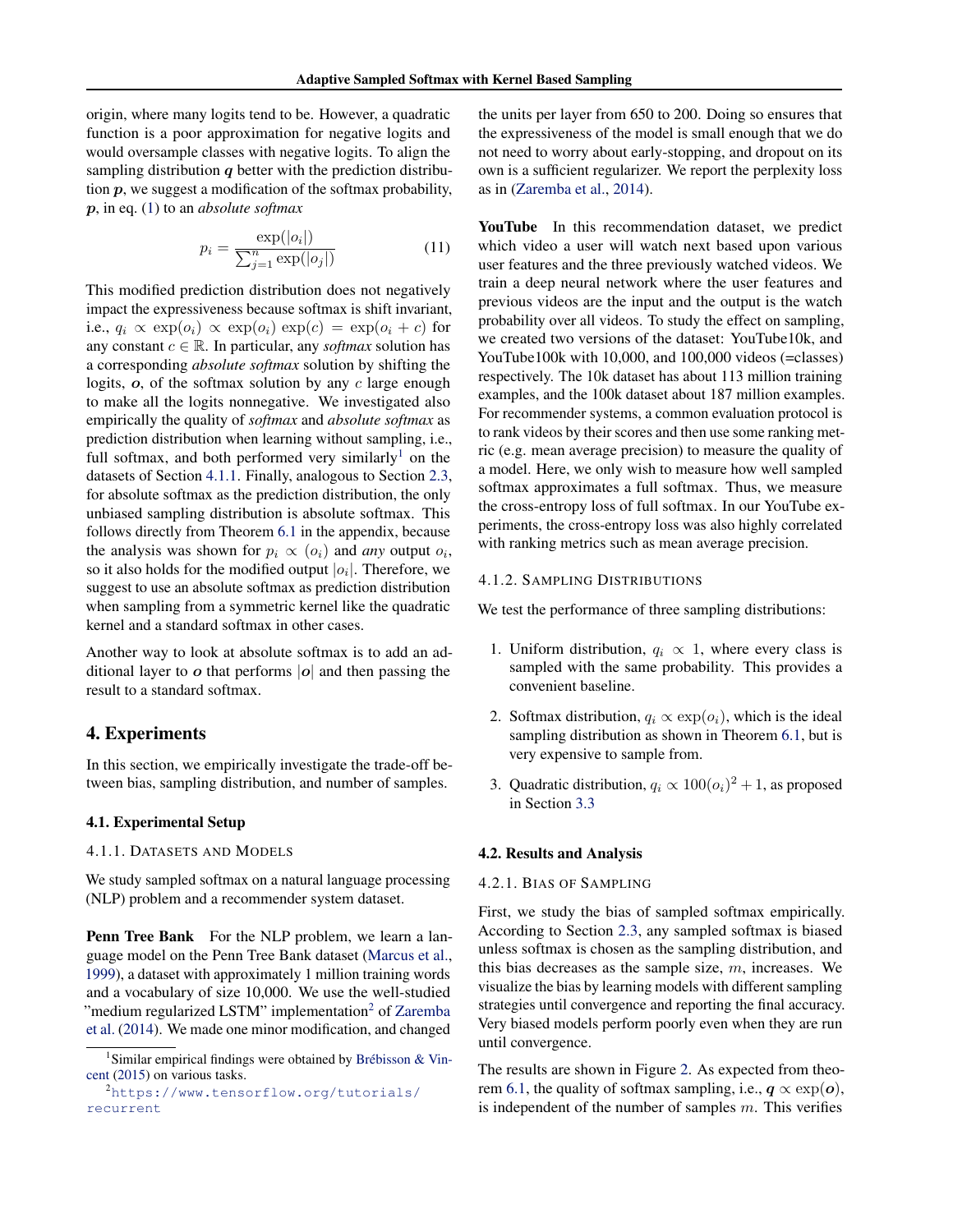<span id="page-5-0"></span>

Figure 2. Final model quality when training a sampled softmax with different sampling distributions (*uniform*, *quadratic*, *softmax*) and number of samples,  $m$ . The quadratic distribution needs one to two orders of magnitude less samples than uniform sampling to learn a low bias model. Penn Tree Bank includes additional results for a *unigram* and a *bigram* sampler which are common sampling distributions in NLP sequence tasks. The results for Penn Tree Bank also include a *quartic* sampler which is a 4-th degree polynomial kernel with  $q_i \propto o_i^4 + 1.$ 



Figure 3. Convergence speed for a varying sample size  $m \in \{10, 20, 40, ...\}$ . Once enough samples are taken to remove the bias, adding more samples does not increase convergence speed considerably. Additional results for YouTube10k and YouTube100k as well as other samplers for Penn Tree Bank show a similar behavior an can be found in Figures [5,](#page-10-0) [6.](#page-11-0)

that a "good" sampling distribution does not need many samples. On the other hand, uniform and quadratic sampling are both biased and their final quality improves with increasing sample size,  $m$ . Again, it is important to note that training for more epochs does not solve this issue because the loss that sampled softmax optimized is biased when sampling uniformly or according to a quadratic kernel for any fixed size m. On all datasets, quadratic has a much lower bias than uniform sampling and approaches the loss of softmax with 10s to 100s of samples.

#### 4.2.2. CONVERGENCE SPEED

Second, we study the speed of convergence by measuring the progress of the loss against the number of training epochs. Every update step consists of reading a batch of training examples, sampling  $m$  negative classes per example

and performing the update with sampled softmax. We plot loss against epochs instead of wall runtime to eliminate any implementation specific artifacts. Please note that the larger the sample size  $m$ , the more computationally expensive an epoch.

**Sample Size** First, we study how the sample size,  $m$ , influences convergence speed. Figure 3 shows the convergence for the three sampling strategies. As already discussed, we see that the number of samples has a large effect on the accuracy of the model for the uniform and quadratic sampler. Interestingly, once enough samples are taken to remove the bias, adding more samples appears to have a small and mostly unobservable effect on convergence speed. We previously discussed how bias of the sampled softmax estimator affects the final optimum achieved. The variance of this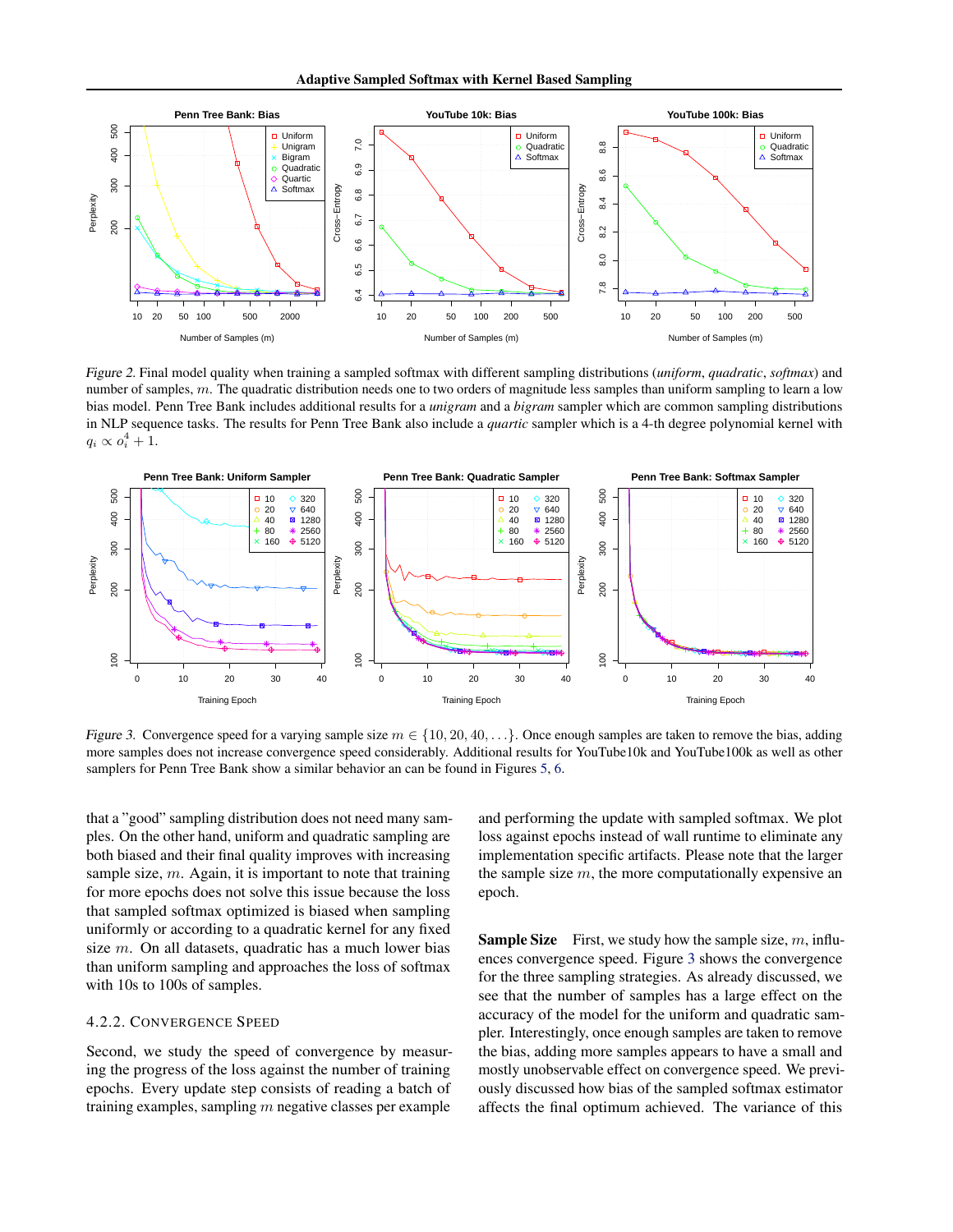

Figure 4. Convergence speed of different sampling distributions for a fixed sampling size. The convergence speed of all distributions is similar only the bias is different. Figure [7](#page-12-0) shows more comparisons.

estimator affects how many steps we need to converge. The variance has two sources: (i) The gradient computed on a batch is a noisy (but unbiased) estimator of the gradient on the entire training set and (ii) the gradient given a set of sampled classes is an estimator of the gradient on that batch. While taking a larger sample size can reduce the variance from source (ii), if the variance from source (i) is the dominate source, doing so will not appreciably increase convergence speed. For our data sets, we found that once we take a reasonable number of samples (only 10s), adding more does not noticeably increase convergence speed. This is likely because the variance from source (i) dominates that from source (ii). For instance on Penn Tree Bank, quadratic sampling with  $m \in \{160, 320, \ldots\}$  samples does not show any difference in convergence speed.

To summarize, the sample size  $m$  influences the bias but the influence on the convergence speed is small and often not noticeable.

Sampling Distribution Finally, we fix the number of samples  $m$  and vary the sampling distribution. Figure 4 shows that all three sampling distributions have a comparable speed of convergence, however, uniform converges to a much worse loss due to its high bias. Quadratic and softmax converge similarly although quadratic has a slightly worse loss throughout the whole training process due to its bias.

# 5. Related Work

In this section, we summarize the main approaches for training classification models over many classes. All of them make some approximation of the full softmax to lower the computational complexity.

#### 5.1. Sampled Softmax

Other works on sampled softmax have noted that a good sampling distribution can boost performance and attempted to come up with such distributions. Bengio  $&$  Sénécal [\(2008\)](#page-8-0) propose an adaptive sampler for language models. They argue that the sampling distribution should track the model distribution as closely as possible. They propose to learn a mixture of unigrams, bigrams, trigrams, etc. that is adapted while training. While the work of Bengio  $&$  Sénécal [\(2008\)](#page-8-0) needs a second model to track the trained model, our work uses the trained model directly for sampling. This makes our approach much easier to apply. Secondly, kernel based sampling is more appealing for sophisticated model structures where it is hard to come up with a simple model that can track the trained model well. [Labeau & Allauzen](#page-8-0) [\(2017\)](#page-8-0) study sampling distributions for noise contrastive estimation (NCE) [\(Gutmann & Hyvrinen,](#page-8-0) [2010\)](#page-8-0). Their experiments highlight the issues of simple sampling distributions such as uniform, or unigram. Another idea to improve the sampling distribution is the Two-Pass Approximate Adaptive Sampling for Softmax (TAPAS). In that work, [Bai et al.](#page-8-0) [\(2017\)](#page-8-0) propose taking one large sample of classes, which might be in the order of 100,000 (20% of all classes in their case) and computing the logits from that sample. Then, a smaller number of classes, e.g., 1,000, is chosen from those 100,000 classes based on the computed logits. This second sample of 1,000 classes is used for the sampled softmax. By using a distributed implementation and GPUs, it is possible to compute the logits of the larger sample quickly. While the TAPAS sampler is adaptive and depends on the current model's output as in our work, it is computationally much more expensive. [Bakhtiary et al.](#page-8-0) [\(2015\)](#page-8-0) also explore selectively computing logits using hashing to obtain faster training steps for large batch sizes.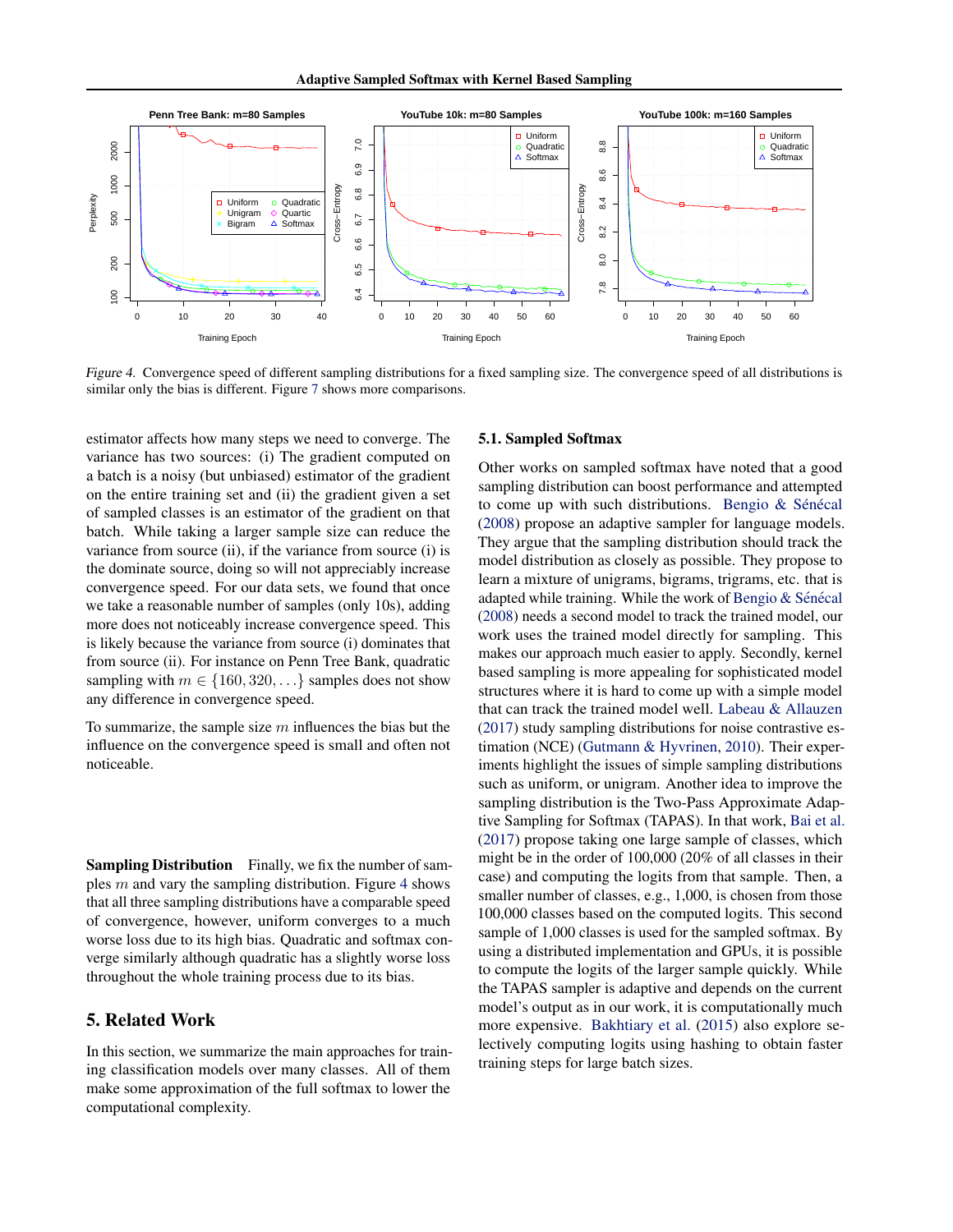#### 5.2. Hierarchical Softmax and Its Variations

Hierachical Softmax (HSM) is an approximation of a full softmax introduced in [\(Goodman,](#page-8-0) [2001\)](#page-8-0) that is quickly computable. It involves grouping the classes into clusters, where each cluster is a latent variable.<sup>3</sup> If  $c_j$  is the  $j^{\text{th}}$  cluster and class i is in  $c_j$ , then we factor  $p_i$  as  $p(y_i|x) = p(c_j|x) p(y_i|c_j)$ . If we set the number of classes in each cluster to be  $O(\sqrt{n})$  and the cluster probabilities can be computed in time  $O(d)$ , then this version of hierarchical softmax can be done in  $O(d\sqrt{n})$ .

[Morin & Bengio](#page-8-0) [\(2005\)](#page-8-0) extend this structure to a tree. Instead of having one layer of clusters they use a binary tree where each internal node is a cluster and the leaf nodes are the classes. The probability of a class is then the product of the conditional probability of each node along the path from the root to that class. Such a structure allows for  $O(d \log n)$ training time.

While hierarchical softmax can be much faster than a full softmax, it often performs worse at convergence. For instance, [Chen et al.](#page-8-0) [\(2015\)](#page-8-0) found full softmax to achieve a perplexity more than 10% better than hierarchical softmax. They also note that while hierarchical softmax can speed up training, it slows down inference if the goal is to compute the class or classes with the highest logits. In particular, both a full softmax and sampled softmax can treat inference as a maximum inner product search, which can be done in sublinear time with methods such as locally sensitive hashing [\(Shrivastava & Li,](#page-8-0) [2014\)](#page-8-0) or clustering (Auvolat & Vincent, 2015). The tree structure has a large effect both on the final performance and the efficiency of each training step, so there is much work on modifying that structure. Various approaches have been used to build this tree, such as by class similarity [\(Le et al.,](#page-8-0) [2011\)](#page-8-0), by frequency binning [\(Mikolov et al.,](#page-8-0) [2011\)](#page-8-0), or to optimize the speed of the model [\(Grave et al.,](#page-8-0) [2017\)](#page-8-0). See [Zweig & Makarychev](#page-9-0) [\(2013\)](#page-9-0) for experimental results showing the effects of some common tree structures.

#### 5.3. Spherical Softmax and Kernels

[Vincent et al.](#page-8-0) [\(2015\)](#page-8-0) propose to optimize a variation of softmax referred to as spherical softmax. In spherical softmax, the prediction distribution is changed by replacing the exp in eq. [\(1\)](#page-1-0) with a quadratic function. This alternative formulation allows exact gradient computations without computing all the logits, needing only  $O(d^2)$  time. This time is thus independent of the number of classes, resulting in a significant speedup. Brébisson & Vincent  $(2015)$  note that on

some problems, spherical softmax produces models with comparable quality as full exponential softmax (eq. [1\)](#page-1-0), but on other problems the quality is considerably worse. Especially for problems with many classes, optimizing spherical softmax seems to produce low quality results. We also found the spherical formulation not to be as effective as an exponential softmax on our datasets. Finally, our approach of kernel based sampled softmax with a quadratic kernel can be viewed as using the spherical softmax for sampling, and then the normal exponential softmax formulation for computation of the loss. As in our approach the quadratic kernel is only used for sampling, the high quality of exponential softmax is preserved. [Rastogi & Durme](#page-8-0) [\(2015\)](#page-8-0) propose kernel feature maps to approximate the softmax partition function during inference after a model has been learned. In contrast to this, our work focuses on using kernels during training which requires dealing with parameter updates.

## 6. Conclusion

This work shows the importance of the sampling distribution when learning a sampled softmax model. In particular, any sampling distribution besides softmax is biased and converges to a worse quality than full softmax – no matter how many learning steps are taken. The only way to mitigate the bias is to increase the sample size or to use a better sampling distribution. A good sampling distribution should depend on the model output, which requires the distribution to be example dependent, model structure dependent and model parameter dependent. We have introduced the new class of kernel based sampling methods that sample based on the model output. Kernels allow efficient sampling even for a large number of classes as they depend only on the dimension of the kernel space and with a divide and conquer algorithm on the logarithm of the number of classes. On several experiments, a quadratic kernel showed a one to two order better sample efficiency than uniform sampling.

Both the sampling algorithm as well as the kernel function offer several directions for future work. Besides other analytical kernels such as polynomial kernels, random feature maps [\(Rahimi & Recht,](#page-8-0) [2008\)](#page-8-0) could provide another rich class for constructing kernels. For particular classes of kernels, more efficient sampling algorithms might exist, e.g., for non-negative maps,  $\phi$ , a clever use of Alias sam-pling [\(Walker,](#page-9-0) [1977\)](#page-9-0) could provide an  $\mathcal{O}(D)$  time sampling algorithm.

## References

Auvolat, A. and Vincent, P. Clustering is efficient for approximate maximum inner product search. *CoRR*, abs/1507.05910, 2015. URL [http://arxiv.org/](http://arxiv.org/abs/1507.05910) [abs/1507.05910](http://arxiv.org/abs/1507.05910).

<sup>&</sup>lt;sup>3</sup> Some of the literature refers to what we call classes as simply words and uses classes to refer to what we call clusters. We chose the term *classes* instead of *words* to stress that hierarchical softmax can apply to contexts outside of NLP.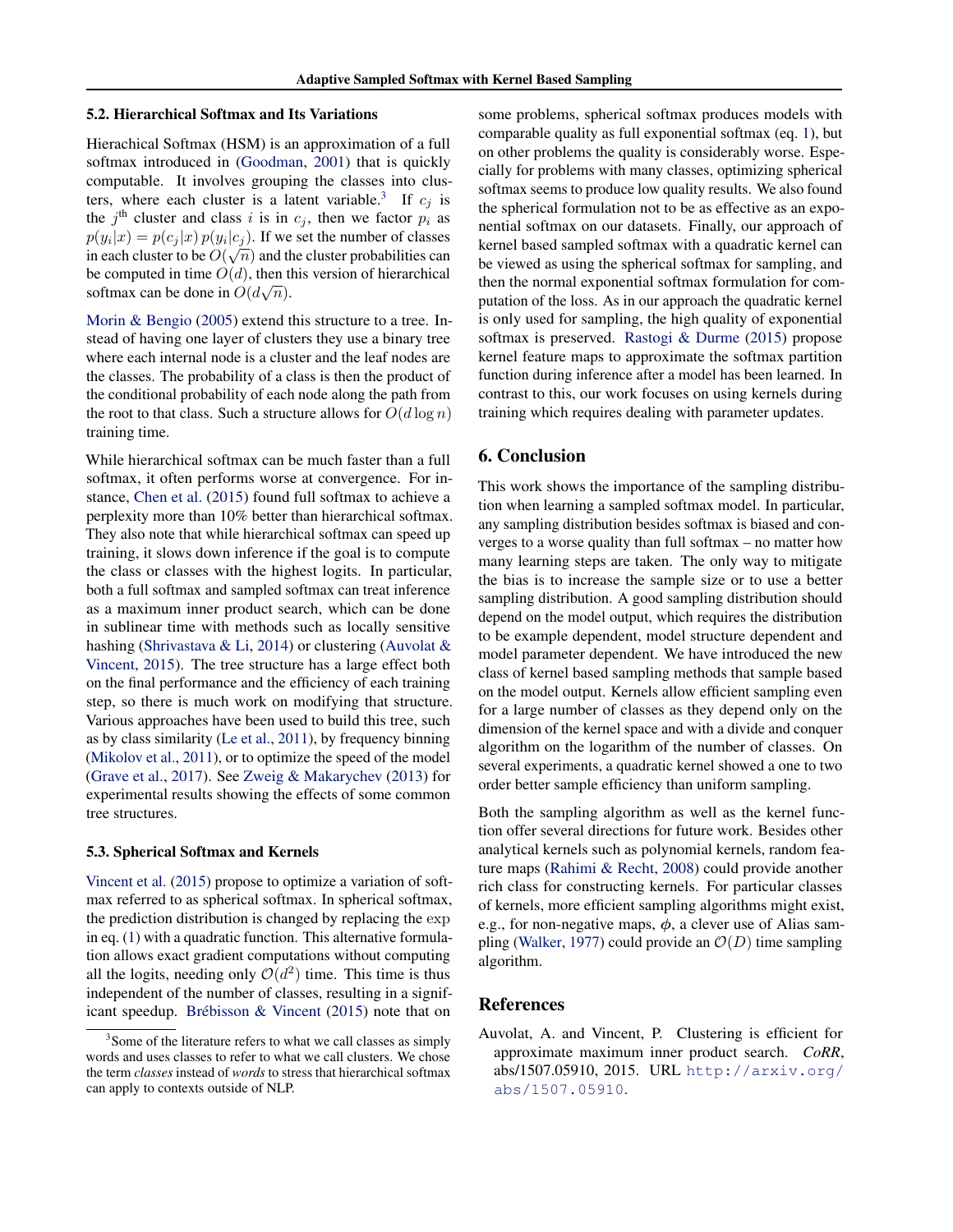- <span id="page-8-0"></span>Bai, Y., Goldman, S., and Zhang, L. TAPAS: two-pass approximate adaptive sampling for softmax. *CoRR*, abs/1707.03073, 2017. URL [http://arxiv.org/](http://arxiv.org/abs/1707.03073) [abs/1707.03073](http://arxiv.org/abs/1707.03073).
- Bakhtiary, A. H., Lapedriza,  $\hat{A}$ ., and Masip, D. Speeding up neural networks for large scale classification using WTA hashing. *CoRR*, abs/1504.07488, 2015. URL [http:](http://arxiv.org/abs/1504.07488) [//arxiv.org/abs/1504.07488](http://arxiv.org/abs/1504.07488).
- Bengio, Y. and Sénécal, J.-S. Quick training of probabilistic neural nets by importance sampling. In *Proceedings of the conference on Artificial Intelligence and Statistics (AISTATS)*, 2003.
- Bengio, Y. and Sénécal, J.-S. Adaptive importance sampling to accelerate training of a neural probabilistic language model. *Transactions on Neural Networks*, 19(4):713–722, April 2008. ISSN 1045-9227.
- Brébisson, A. d. and Vincent, P. An exploration of softmax alternatives belonging to the spherical loss family. *CoRR*, abs/1511.05042, 2015. URL [http://arxiv.org/](http://arxiv.org/abs/1511.05042) [abs/1511.05042](http://arxiv.org/abs/1511.05042).
- Chen, W., Grangier, D., and Auli, M. Strategies for training large vocabulary neural language models. *CoRR*, abs/1512.04906, 2015. URL [http://arxiv.org/](http://arxiv.org/abs/1512.04906) [abs/1512.04906](http://arxiv.org/abs/1512.04906).
- Covington, P., Adams, J., and Sargin, E. Deep neural networks for youtube recommendations. In *Proceedings of the 10th ACM Conference on Recommender Systems*, RecSys '16, pp. 191–198, New York, NY, USA, 2016. ACM. ISBN 978-1-4503-4035-9. doi: 10.1145/2959100.2959190.
- Goodman, J. Classes for fast maximum entropy training. In *IEEE International Conference on Acoustics, Speech, and Signal Processing (ICASSP '01)*. IEEE, 2001. ISBN 0-7803-7041-4.
- Grave, É., Joulin, A., Cissé, M., Grangier, D., and Jégou, H. Efficient softmax approximation for GPUs. In *Proceedings of the 34th International Conference on Machine Learning*, pp. 1302–1310, 2017.
- Gutmann, M. and Hyvrinen, A. Noise-contrastive estimation: A new estimation principle for unnormalized statistical models. In Teh, Y. W. and Titterington, M. (eds.), *Proceedings of the Thirteenth International Conference on Artificial Intelligence and Statistics*, volume 9 of *Proceedings of Machine Learning Research*, pp. 297–304, Chia Laguna Resort, Sardinia, Italy, 13–15 May 2010. PMLR.
- Labeau, M. and Allauzen, A. An experimental analysis of noise-contrastive estimation: the noise distribution matters. In *Proceedings of the 15th Conference of the European Chapter of the Association for Computational Linguistics: Volume 2, Short Papers*, pp. 15–20, Valencia, Spain, April 2017. Association for Computational Linguistics.
- Le, H.-S., Oparin, I., Allauzen, A., Gauvain, J.-L., and Yvon, F. Structured output layer neural network language model. In *2011 IEEE International Conference on Acoustics, Speech and Signal Processing (ICASSP '11)*, pp. 5524 – 5527. IEEE, 2011. ISBN 978-1-4577-0539-7.
- Marcus, M., Santorini, B., Marcinkiewicz, M. A., and Taylor, A. Treebank-3 ldc99t42, 1999.
- Mikolov, T., Kombrink, S., Burget, L., Cernock, J., and Khudanpur, S. Extensions of recurrent neural network language model. In *2011 IEEE International Conference on Acoustics, Speech and Signal Processing (ICASSP '11)*, pp. 5528–5531. IEEE, 2011. ISBN 978-1-4577- 0539-7.
- Mikolov, T., Sutskever, I., Chen, K., Corrado, G., and Dean, J. Distributed representations of words and phrases and their compositionality. In *Proceedings of the 26th International Conference on Neural Information Processing Systems*, NIPS'13, pp. 3111–3119, USA, 2013. Curran Associates Inc.
- Morin, F. and Bengio, Y. Hierarchical probabilistic neural network language model. In Cowell, R. G. and Ghahramani, Z. (eds.), *Proceedings of the Tenth International Workshop on Artificial Intelligence and Statistics*, pp. 246–252. Society for Artificial Intelligence and Statistics, 2005.
- Rahimi, A. and Recht, B. Random features for large-scale kernel machines. In Platt, J. C., Koller, D., Singer, Y., and Roweis, S. T. (eds.), *Advances in Neural Information Processing Systems 20*, pp. 1177–1184. Curran Associates, Inc., 2008.
- Rastogi, P. and Durme, B. V. Sublinear partition estimation. abs/1508.01596, 2015. URL [http://arxiv.org/](http://arxiv.org/abs/1508.01596) [abs/1508.01596](http://arxiv.org/abs/1508.01596).
- Shrivastava, A. and Li, P. Asymmetric lsh (alsh) for sublinear time maximum inner product search (mips). In *Proceedings of the 27th International Conference on Neural Information Processing Systems - Volume 2*, NIPS'14, pp. 2321–2329, Cambridge, MA, USA, 2014. MIT Press.
- Vincent, P., Brebisson, A. d., and Bouthillier, X. Efficient ´ exact gradient update for training deep networks with very large sparse targets. In *Proceedings of the 28th International Conference on Neural Information Processing*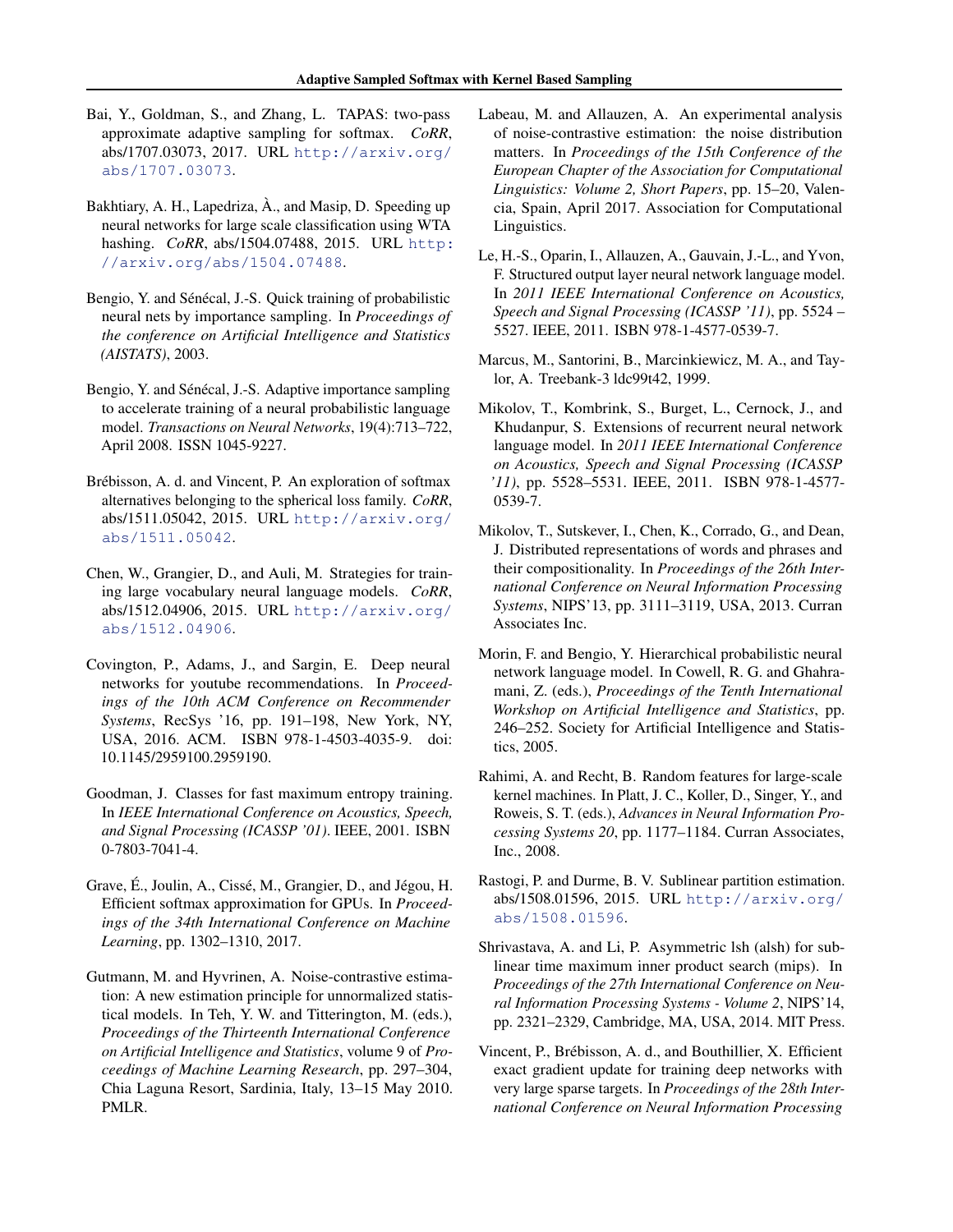<span id="page-9-0"></span>*Systems - Volume 1*, NIPS'15, pp. 1108–1116, Cambridge, MA, USA, 2015. MIT Press.

- Walker, A. J. An efficient method for generating discrete random variables with general distributions. *ACM Trans. Math. Softw.*, 3(3):253–256, September 1977. ISSN 0098- 3500. doi: 10.1145/355744.355749.
- Zaremba, W., Sutskever, I., and Vinyals, O. Recurrent neural network regularization. *CoRR*, abs/1409.2329, 2014. URL <http://arxiv.org/abs/1409.2329>.
- Zweig, G. and Makarychev, K. Speed regularization and optimality in word classing. In *2013 IEEE International Conference on Acoustics, Speech and Signal Processing (ICASSP '13)*, pp. 8237–8241. IEEE, 2013. ISBN 978-1- 4799-0356-6.

# Appendix

## Sampled Softmax is biased

Theorem 6.1. *The gradient of sample softmax is an unbiased estimator of the full softmax gradient iff*  $q_i = p_i \propto$  $\exp(o_i)$ .

*Proof.* Note that the random variable in eq. [\(6\)](#page-1-0) is the sample s. Remember that the sample consists of one positive label that is chosen with probability 1 and  $m$  negatives that are sampled from  $q$ . Our proof analyzes both parts separately. For notational convenience and without loss of generality, we assume that the positive class has index 1,  $y_1 = 1$ , and that the positive is at the first position in the sample, i.e.,  $s_1 = 1.$ 

Case 1: First we analyze the output  $o_i$  of the positive label, i.e.,  $y_i = 1$ . Under our notational assumptions  $i = 1$ .

$$
E\left[\sum_{j=1}^{m+1} I(s_j = i)p'_j\right] = E[p'_1]
$$
  
= 
$$
E\left[\frac{\exp(o_1)}{\exp(o_1) + \sum_{k=2}^{m+1} \exp(o'_k)}\right]
$$
  

$$
\geq \frac{(\mathbf{A})}{\exp(o_1) + E\left[\sum_{k=2}^{m+1} \exp(o'_k)\right]}
$$
  

$$
eq(\mathbf{A})
$$
  

$$
eq(\mathbf{A})
$$
  

$$
\exp(o_1) + \sum_{k=2}^{m+1} \exp(o_k) = p_i
$$

The last step is based on:

$$
E\left[\sum_{k=2}^{m+1} \exp(o'_k)\right] = \sum_{k=2}^{m+1} E\left[\frac{\exp(o_{s_k})}{mq_{s_k}}\right]
$$

$$
= \sum_{k=2}^{m+1} \sum_{j=2}^{n} q_j \frac{\exp(o_j)}{mq_j} = \sum_{j=2}^{n} \exp(o_j) \quad (12)
$$

Step  $(A)$  is Jensen's inequality. This turns into an equality if and only if  $\sum_{k=2}^{m+1} \exp(o'_{s_k})$  is constant which means  $\exp(o'_l) = \exp(o_{s_l} - \ln m q_{s_l}) = \frac{\exp(o_{s_l})}{m q_{s_l}}$  $\frac{\text{exp}(\sigma_{s_l})}{m q_{s_l}}$  has to be constant. This is true iff  $q_{s_l} \propto \exp(o_{s_l})$ . In other words, for a positive label, the softmax distribution is the only choice to create an unbiased sampled softmax.

Case 2: Let *i* be a negative class such that  $y_i = 0$ . Under our notational assumptions,  $i > 1$ . For the second case, we only show that softmax is unbiased, i.e., the sufficient condition of the theorem. We don't show that softmax is the only distribution that is unbiased. This necessary condition is already covered by case 1. Let the negative sampling distribution be the softmax  $q_i := \frac{\exp(o_i)}{\sum_{l=2}^n \exp(o_j)}$ .

$$
E\left[\sum_{j=1}^{m+1} I(s_j = i)p'_j\right]
$$
  
=  $E\left[\sum_{j=2}^{m+1} I(s_j = i) \frac{\exp(o'_j)}{\exp(o_1) + \sum_{k=2}^{m+1} \exp(o'_k)}\right]$   

$$
= \frac{eq \cdot (13)}{m} \frac{1}{m} E\left[\sum_{j=2}^{m+1} I(s_j = i) \frac{1}{q_i} \frac{\exp(o_i)}{\exp(o_1) + \sum_{k=2}^{n} \exp(o_k)}\right]
$$
  

$$
= \frac{1}{m} E\left[\sum_{j=2}^{m+1} I(s_j = i) \frac{p_i}{q_i}\right] = p_i
$$

This proof uses that for the softmax sampling distribution, the sum of corrected sampled outputs is equal to the sum of all outputs.

$$
\sum_{k=2}^{m+1} \exp(o'_k) = \sum_{k=2}^{m+1} \frac{\exp(o_{s_k})}{m \, q_{s_k}} \qquad (13)
$$

$$
= \sum_{k=2}^{m+1} \frac{\exp(o_{s_k})}{m} \frac{\sum_{l=2}^{n} \exp(o_l)}{\exp(o_{s_k})} = \sum_{l=2}^{n} \exp(o_l)
$$

This equality is related to eq. (12). While eq. (12) holds for any sampling distribution but only in expectation, eq. (13) holds only for softmax but for any sample. $\Box$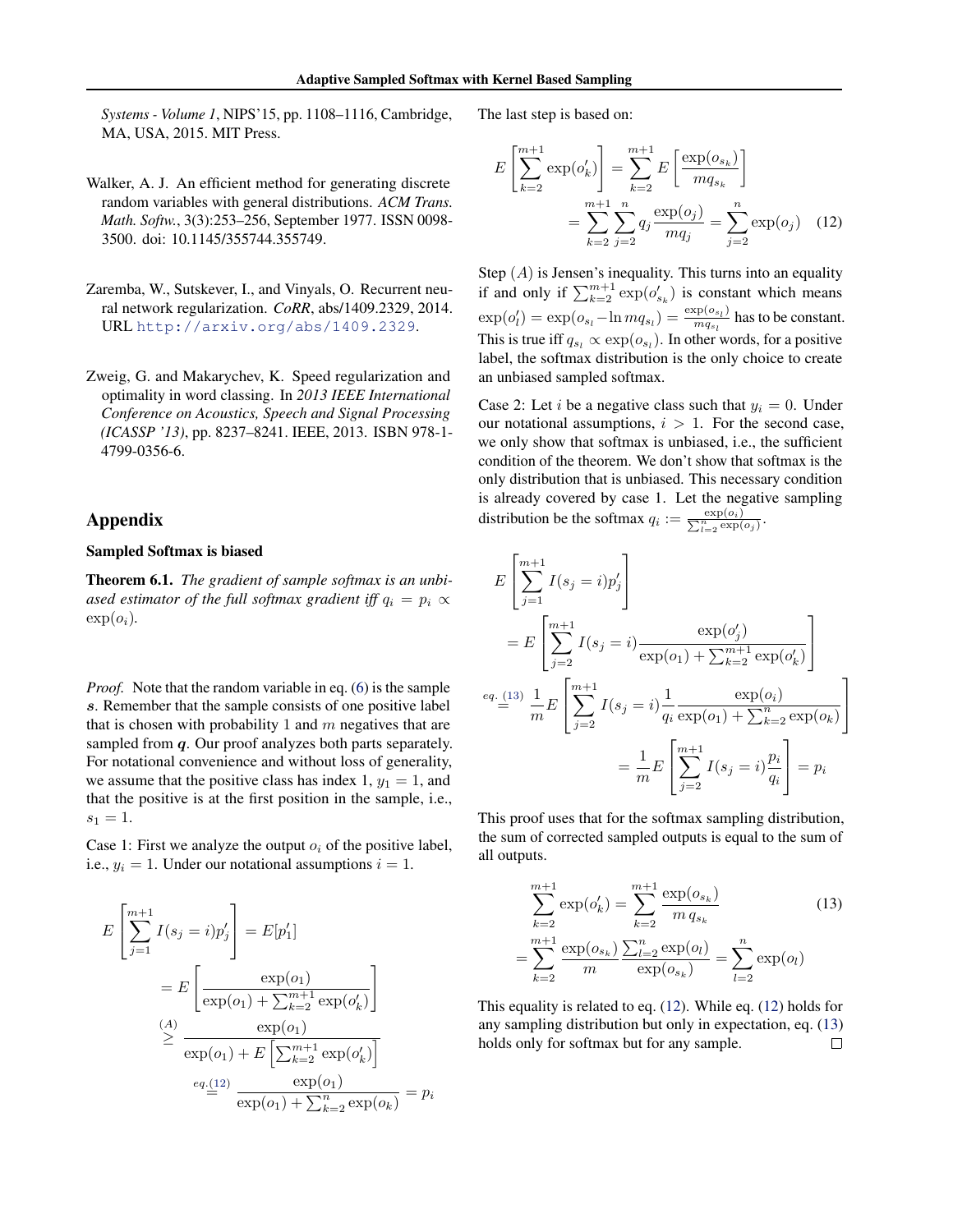<span id="page-10-0"></span>

Figure 5. Convergence speed of different sampling distributions (*uniform*, *unigram*, *bigram*, *quadratic*, *quartic*, *softmax*) for a varying sample size  $m \in \{10, 20, 40, \ldots\}$  on the *Penn Tree Bank* dataset. Once enough samples are taken to remove the bias, adding more samples does not increase convergence speed considerably.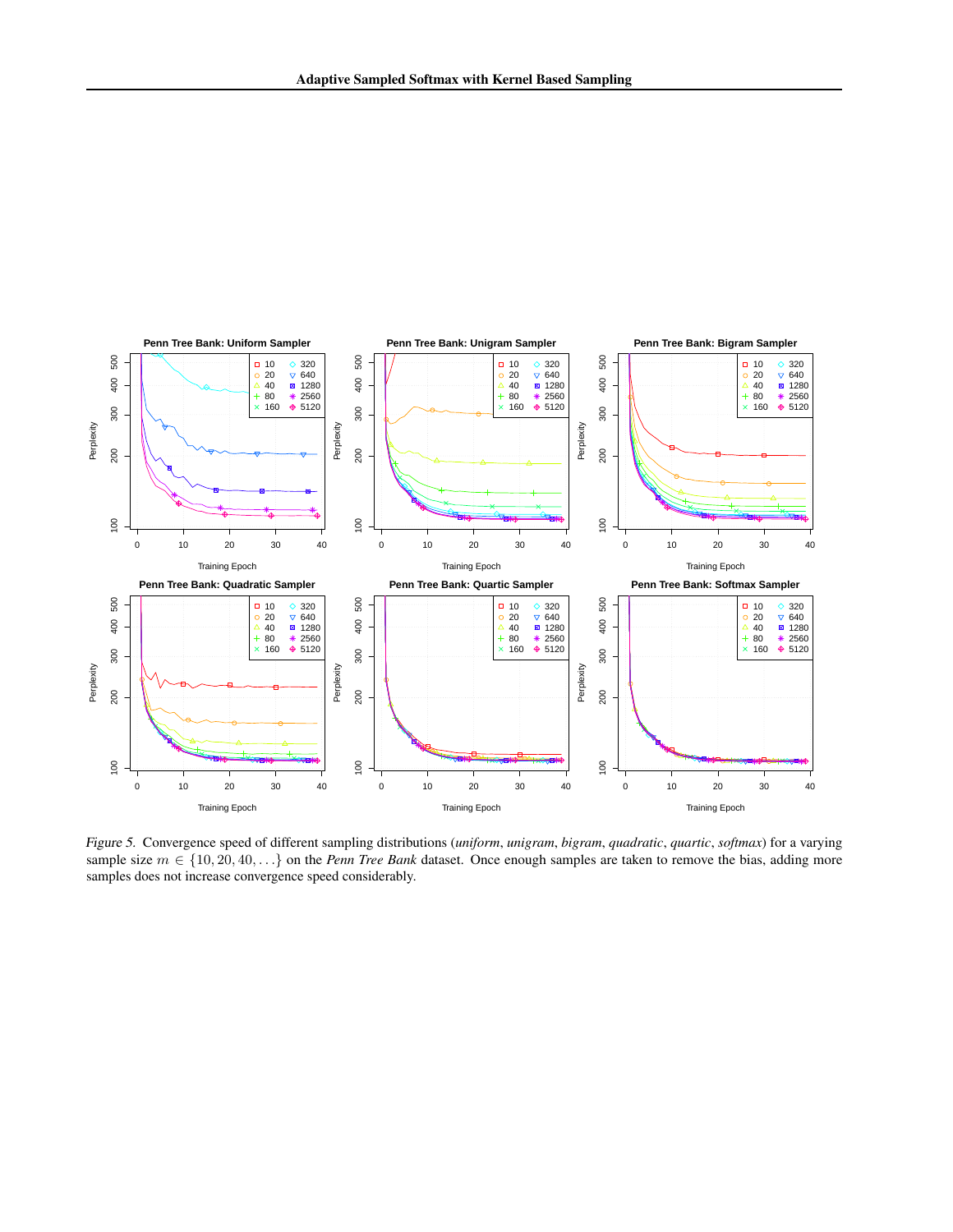<span id="page-11-0"></span>

Figure 6. Convergence speed for three sampling distributions (*uniform, quadratic, softmax*) for a varying sample size  $m \in$  $\{10, 20, 40, \ldots\}$  on three datasets. Once enough samples are taken to remove the bias, adding more samples does not increase convergence speed considerably.